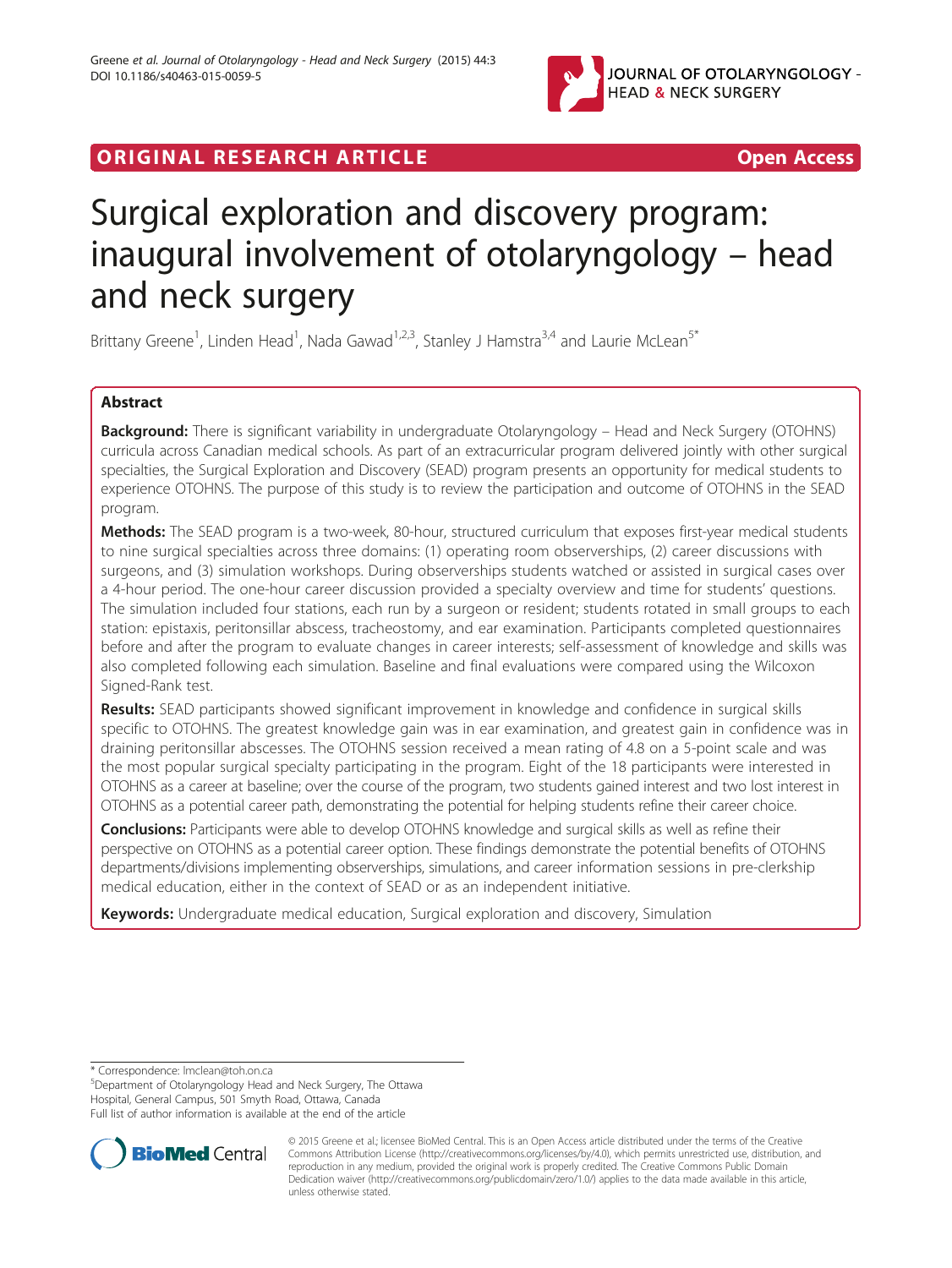## Background

The pre-clerkship Otolaryngology – Head and Neck Surgery (OTOHNS) curriculum in Canadian undergraduate medical education has been examined recently by the Canadian Society of OTOHNS (CSO) Undergraduate Medical Education (UME) Working Group [\[1\]](#page-8-0). The authors found significant variation exists between schools across the country [[1\]](#page-8-0). At the pre-clerkship level, hours dedicated to OTOHNS teaching ranges from 0 to 50, and there is substantial variability in format of teaching delivered [\[1](#page-8-0)]. As many as 7 Canadian medical schools provide 10 or fewer hours of formal OTOHNS teaching [[1](#page-8-0)]. Studies have shown that poor early exposure and minimal involvement of surgeons in pre-clerkship education are barriers to creating interest in the field [[2-4\]](#page-8-0). Also, importantly, the majority of medical students predict their specialty choice prior to clerkship [\[5](#page-8-0)].

The Surgical Exploration and Discovery (SEAD) program provides more experiential learning opportunities for preclerkship medical students interested in surgical careers, through operating room (OR) observerships, career discussions, and simulation-based workshops [[6](#page-8-0)]. The program was founded at the University of Toronto in 2012 and has run successfully there for three years [\[6\]](#page-8-0). In June of 2014, the University of Ottawa Skills and Simulation Centre (uOSSC) collaboratively with the University of Ottawa Faculty of Medicine, Department of Otolaryngology – Head and Neck Surgery and Department of Surgery, initiated the first Canadian expansion of the SEAD program. At the University of Ottawa, the program maintained the overall structure of the program as implemented in Toronto, with some variation in specialties included and the workshop content.

OTOHNS is a unique surgical specialty in Canada in that at some institutions it is its own department, while at others it is a division within the Department of Surgery. As such, its inclusion into surgical education programs can be variable. In past SEAD programs at other institutions, OTOHNS was not included in the curriculum. However, as a direct-entry surgical specialty, the inclusion of OTOHNS in the SEAD program is vital to the underlying objective of SEAD: to facilitate informed career decision-making for students interested in surgery. Thus, through the collaborative efforts of both the Department of OTOHNS and the Department of Surgery, OTOHNS was included for the first time in any SEAD program in 2014 at the University of Ottawa.

The purpose of this study is to review the participation and outcome of OTOHNS in the University of Ottawa SEAD program. The findings of this study may help to inform OTOHNS departments and divisions considering implementing simulation-based learning and career information sessions in UME, either in the context of SEAD or as an independent initiative.

## **Methods**

#### SEAD program curriculum at the University of Ottawa

The SEAD Program is a two-week summer program for students who have completed their first year of medical school. All divisions within the Department of Surgery (General Surgery, Plastic Surgery, Orthopedic Surgery, Urology, Neurosurgery, Cardiac Surgery, Vascular Surgery, Thoracic Surgery) as well as Otolaryngology – Head and Neck Surgery were included. Over the course of the two weeks, students were exposed to nine surgical specialties across three domains:

- (1) Operating room observerships: students spent one morning  $(8 \text{ am} - 12 \text{ pm})$  observing each of the specialties in the OR.
- (2) Career discussions: over lunch  $(12 \text{ pm} 1 \text{ pm})$ a surgeon provided a career discussion and answered questions on their respective specialty. The discussion covered training, fellowships, scope of practice, daily responsibilities, and work-life balance. Each specialty provided one session.
- (3) Simulation workshop: each afternoon  $(1 \text{ pm} 4 \text{ pm})$ the specialty providing the career discussion would proceed to run a hands-on, simulation workshop. The goals of the sessions were to provide exposure to common procedures, develop the students' skills, and stimulate interest in the specialty.

At the end of the two week program all students had completed an observership, and participated in a career discussion and simulation for each of the nine participating surgical specialties; the detailed schedule for the program can be found in Additional file [1](#page-7-0).

All program participants were given an informational manual (68 pages) at the outset of the program, which provided an overview of the information covered in each of the nine specialties' career discussion and simulation workshop. The OTOHNS segment was 5 pages. It included a description of the specialty, residency and fellowship training programs, brief descriptions of common procedures and an outline of the stations at the simulation workshop. Students were also provided with workshop objectives to guide preparation, and a list of reference books available online to review surgical anatomy prior to their OR observership.

## OTOHNS SEAD curriculum

#### Career discussion

Two otolaryngologists, one with an academic practice and the other primarily community-based, facilitated the lunchtime career discussion. The setting was informal. Participants were encouraged to ask questions.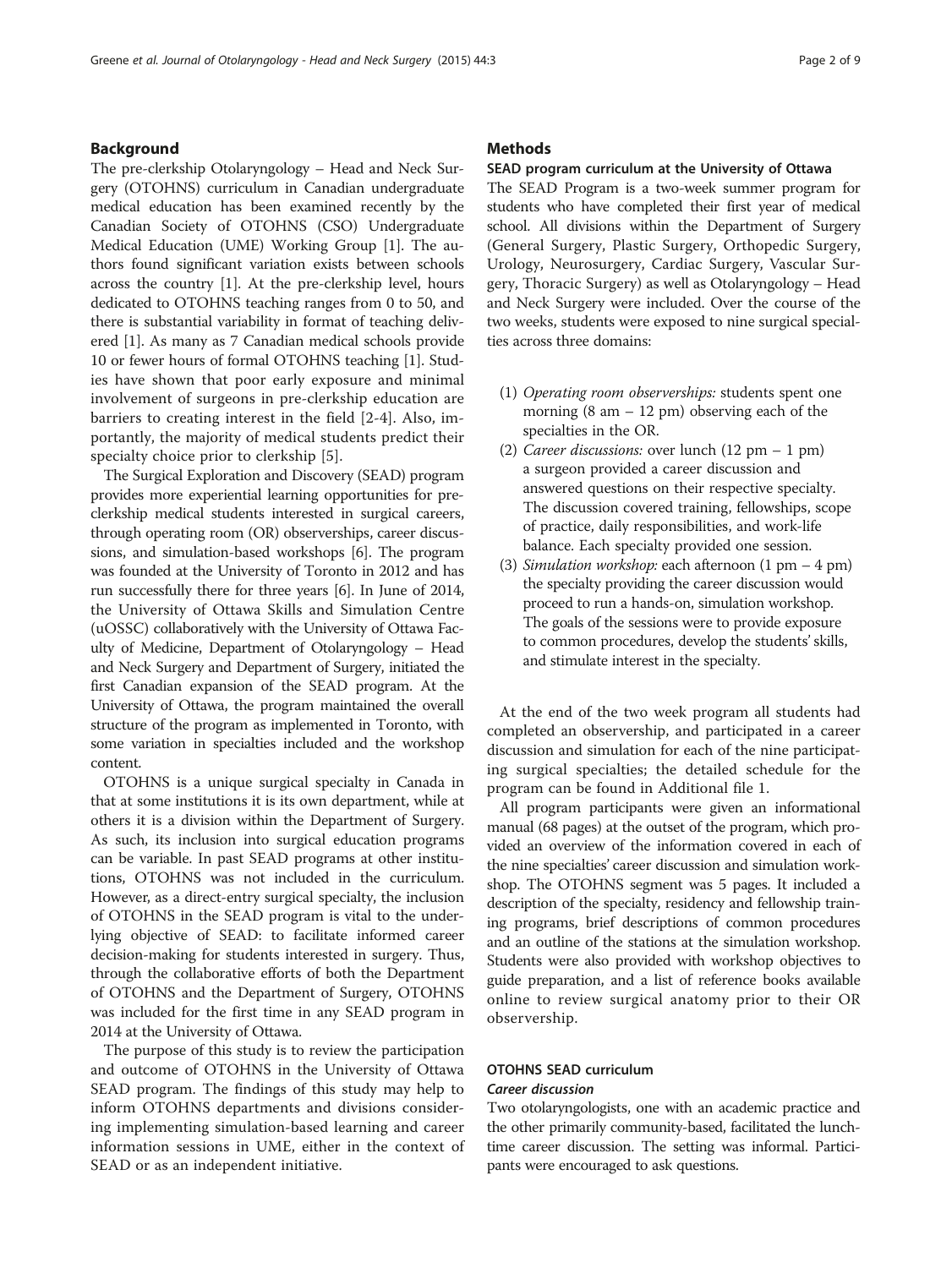#### Simulation workshop

The 3-hour simulation workshop involved four stations. Participants rotated through stations in groups of 4–5, every 45 minutes. Facilitators remained at one station for the duration of the workshop.

Epistaxis Station (two resident facilitators) At this station, there were two plastic head models. Bleeding was simulated through an IV attached inside the nose. Students were provided with a nasal packing tray. Residents provided teaching as per the objectives in Table 1.

Peritonsillar Abscess Station (one resident facilitator) A low fidelity model that was built in-house was used to demonstrate a peritonsillar abscess [[7](#page-8-0)]. A balloon filled with lotion was set behind a latex mold resembling the oropharynx which was then inset within a box to mimic the approach through the oral cavity. Students were provided with a procedure tray. The resident provided teaching as per the objectives in Table [2](#page-3-0).

Tracheostomy Station (one staff surgeon facilitator) Cadaveric porcine tracheas were used as models and students were provided with a tracheostomy tray and cuffed tracheostomy tube. Students were paired such that one acted as the primary surgeon and the other as assistant. Students completed the procedure then switched roles. The surgeon provided teaching as per the objectives in Table [3.](#page-3-0)

Ear Exam Station (one staff surgeon facilitator) The OtoSim™ and a diagram of the temporal bone in cross section were used at this station. Participants had no prior knowledge of ear and its exam. The surgeon provided teaching as per the objectives in Table [4.](#page-4-0)

## Participants

SEAD Program participants consisted of 18 students who had just completed their first year of medical school at the University of Ottawa. Participants were selected based on a written application outlining their desire to participate in a surgical education program; there were 29 students who applied for 18 spots. The number of positions available was determined based on the capacity of each specialty to accommodate students in the ORs.

Participation in the program was voluntary. Institutional ethics approval was received, and written informed consent was obtained from all participants.

## Evaluations

Evaluation OTOHNS's involvement in the SEAD program consisted of three components:

- (1) Entry questionnaire regarding baseline demographics, surgical experience (e.g. observerships, undergraduate education), and specialties of interest;
- (2) Two OTOHNS specific evaluation forms
- (3) Exit questionnaire to determine the influence of the program on career interests

#### OTOHNS evaluation design

Two forms, evaluating participants' reaction to the programming and their learning [[8](#page-8-0)], were provided to students to complete the day after participating in the OTOHNS lunchtime career discussion and afternoon simulation workshop. The same two forms were used to evaluate each of the specialties included in SEAD the day after the specialty-specific career discussion and workshop.

(1) A standardized evaluation form developed and used broadly by the uOSSC to measure participants' reaction to any simulation session held there. The form is based on a 5-point Likert Scale. Students were asked to quantify reactions to overall quality  $(1 - poor; 5 - excellent)$ , and specific elements of the day such as time, equipment, objectives  $(1 -$  strongly disagree; 5 – strongly agree). There was also a space

| Knowledge                                                                             | <b>Skills</b>                                                                                | <b>Attitudes</b>                                                                                       |  |
|---------------------------------------------------------------------------------------|----------------------------------------------------------------------------------------------|--------------------------------------------------------------------------------------------------------|--|
| List the blood supply to the nose.                                                    | List/identify the instruments/medications required to                                        | Epistaxis is common and will be encountered by                                                         |  |
| Identify Kiesselbach's plexus/Little's area.                                          | perform nasal packing and set up a tray accordingly.                                         | most physicians regardless of specialty.                                                               |  |
| Recognize the difference between<br>anterior and posterior epistaxis.                 | Learn how to hold a nasal speculum, bayonet<br>forceps, nasal suction.                       | Can be life threatening, Recognize importance of<br>identifying bleeding source and doing a good pack. |  |
| List the risk factors for epistaxis.                                                  | Learn how to examine the nose (anterior rhinoscopy). Recognize what constitutes a poor pack. |                                                                                                        |  |
| List and explain the treatment options for<br>acute management of anterior epistaxis. | Learn how to place local anesthetic/vasoconstrictor<br>in the nose.                          |                                                                                                        |  |
| List and explain the treatment options for                                            | Compare and contrast various nasal packs.                                                    |                                                                                                        |  |
| acute management of posterior epistaxis.                                              | Learn how to place an anterior pack.                                                         |                                                                                                        |  |
| Describe how to potentially prevent<br>epistaxis.                                     | Review complications of nasal packing.                                                       |                                                                                                        |  |

### Table 1 Goals of Epistaxis station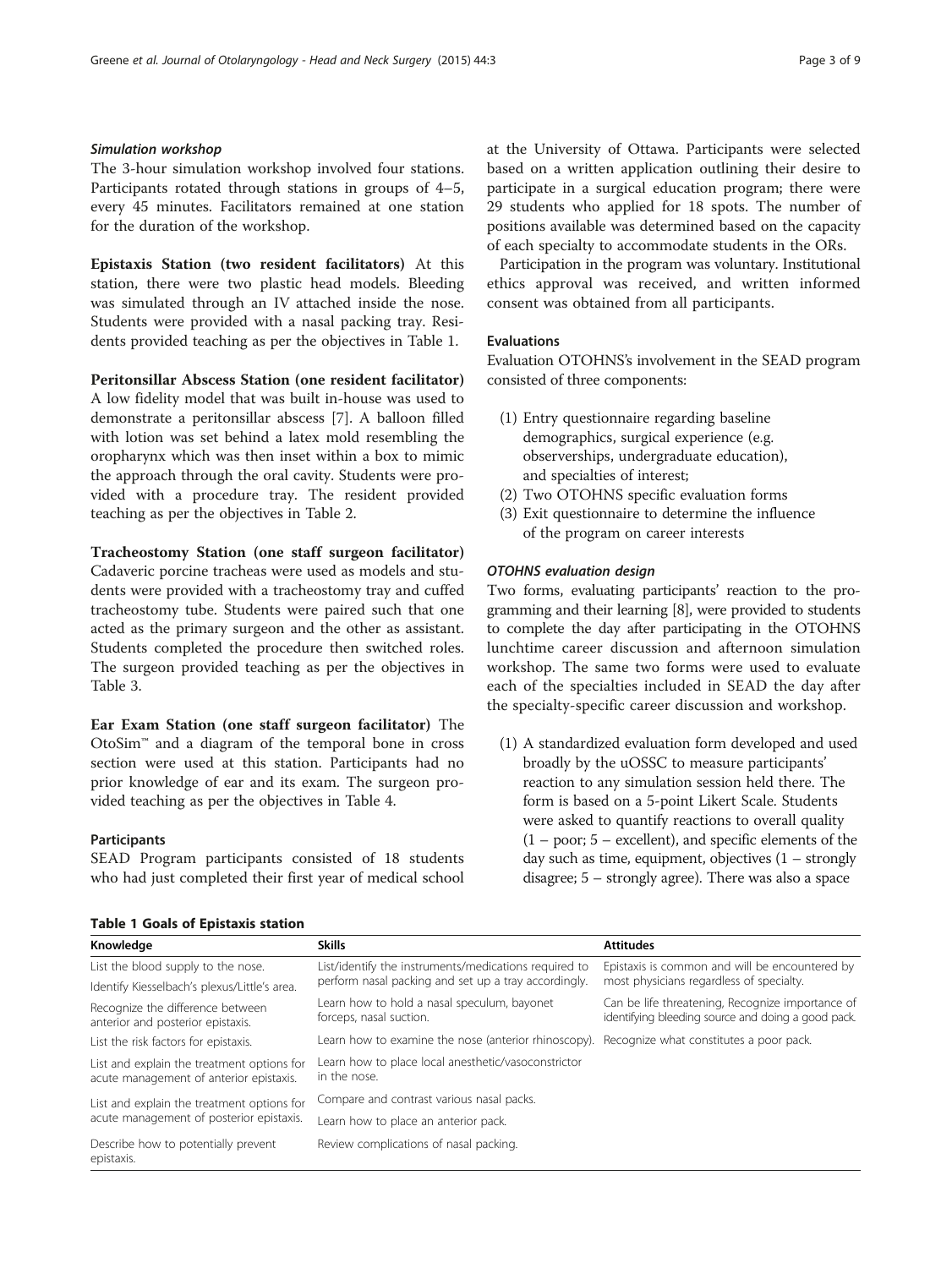<span id="page-3-0"></span>Table 2 Goals of Peritonsillar Abscess (PTA) station

| Knowledge                                                                                                                                          | <b>Skills</b>                                                                                                                                                             | <b>Attitudes</b>                                                                                                                                               |
|----------------------------------------------------------------------------------------------------------------------------------------------------|---------------------------------------------------------------------------------------------------------------------------------------------------------------------------|----------------------------------------------------------------------------------------------------------------------------------------------------------------|
| Recognize how infectious tonsillitis may affect<br>other organ systems.<br>Explain how to grade the size of tonsils.                               | List/identify the instruments/<br>medications required to drain a PTA<br>and set up a tray accordingly.                                                                   | Peritonsillar abscess drainage is a<br>straightforward procedure that Family<br>Medicine, Emergency, and OTOHNS should                                         |
| Compare and contrast the clinical presentation,<br>diagnosis, and treatment of tonsilloliths,<br>peritonsillar cellulitis, PTA, and mononucleosis. | Identify a PTA.<br>Identify the most likely location of a<br>PTA and the landmarks for your<br>aspiration/incision and drainage.<br>Topically anesthetise the oropharynx. | be able to perform.<br>Many communities do not have OTOHNS<br>MDs, so the more MDs that can successfully<br>do this procedure, the better the patient<br>care. |
|                                                                                                                                                    | Inject local anesthetic into the soft palate.<br>Incise and drain a PTA.<br>Review complications of PTA drainage.                                                         | Understand peritonsillar anatomy so<br>that fear of performing the procedure<br>is decreased                                                                   |

for written comments. The detailed form can be found in Additional file [2](#page-7-0).

(2) A second evaluation form was created to evaluate self-reported learning of knowledge and skills as well as reaction. Students were asked to rate their knowledge and confidence (before and after the activity) of different topics in OTOHNS related to each simulation on a 10-point scale (none to very high). Students were asked to describe their reaction to elements of the day on a 5-point Likert Scale (Strongly Disagree to Strongly Agree). The detailed form can be found in Additional file [3](#page-7-0).

#### Career interest questionnaire design

As part of the entry questionnaire, students were asked to indicate which surgical specialties they were interested in pursuing as a career. The 9 surgical specialties of the program were listed as options. Students could select as many as they wanted. The identical question was repeated on the exit questionnaire.

#### Statistical analysis

The Wilcoxon Signed-Rank test was used to compare non-parametric paired data for differences in baseline and final test results. A p value of  $< 0.05$  was indicative of statistical significance. All statistical evaluation was performed with SPSS software.

## Results

Eighteen first-year medical students completed the SEAD Program. Baseline demographics and surgical experience of the participants are outlined in Table [5](#page-4-0).

Students' self-reported change in knowledge over the course of the program is reported in Table [6](#page-4-0). There was a significant difference between the pre- and post-activity measures on all knowledge dimensions. The overall mean difference in knowledge pre and post was 3.0, with knowledge in ear examination experiencing the largest change at 5.2; the smallest change was observed in knowledge of development needs.

Students' self-reported change in confidence in clinical skills over the course of the program is reported in Table [7](#page-4-0). There was a significant difference between the pre- and post-activity measures on all confidence dimensions. The overall mean difference in confidence pre and post was 3.9, with confidence in draining peritonsillar abscess experiencing the largest change at 4.9; the smallest change was observed in overall confidence in surgical skills.

Student feedback about the simulation session and career talk is reported in Table [8](#page-5-0) and Figure [1](#page-5-0). Students rated the session very positively, with an overall mean of 4.8 (5-point scale). The OTOHNS session was the highest rated session over the course of the two-week program; session ratings ranged from 4.0 to 4.8.

The median net change in interest was −1 overall, for all specialties (Table [9](#page-6-0)). At baseline and following the program, OTOHNS had the largest number of interested

Table 3 Goals of Peritonsillar Abscess (PTA) station

| Knowledge                                                                                     | <b>Skills</b>                                                                   | <b>Attitudes</b>                                |  |
|-----------------------------------------------------------------------------------------------|---------------------------------------------------------------------------------|-------------------------------------------------|--|
| Identify the parts of a tracheostomy tube including:                                          | List/identify the instruments/medications required                              | Airway obstruction is life threatening.         |  |
| inner cannula, introducer, tracheostomy tube, phalanges,<br>tracheostomy tie, cuff, and cork. | to perform a tracheostomy/cricothyroidotomy and<br>set up a tray accordingly.   | Be safe and calm under pressure.                |  |
| Compare and contrast tracheostomy and                                                         | Identify the landmarks for a tracheostomy/                                      | Important to work as a team.                    |  |
| cricothyroidotomy.                                                                            | cricothyroidotomy.                                                              | Consider multidisciplinary care                 |  |
| List three indications for placement of a tracheostomy tube.                                  | Carry out a stepwise approach to a tracheostomy/<br>cricothyroidotomy.          | (respiratory therapy, nursing,<br>anaesthesia). |  |
|                                                                                               | Learn how to safely change a tracheostomy tube.                                 |                                                 |  |
|                                                                                               | Review complications of tracheostomy/<br>cricothyroidotomy (acute and chronic). |                                                 |  |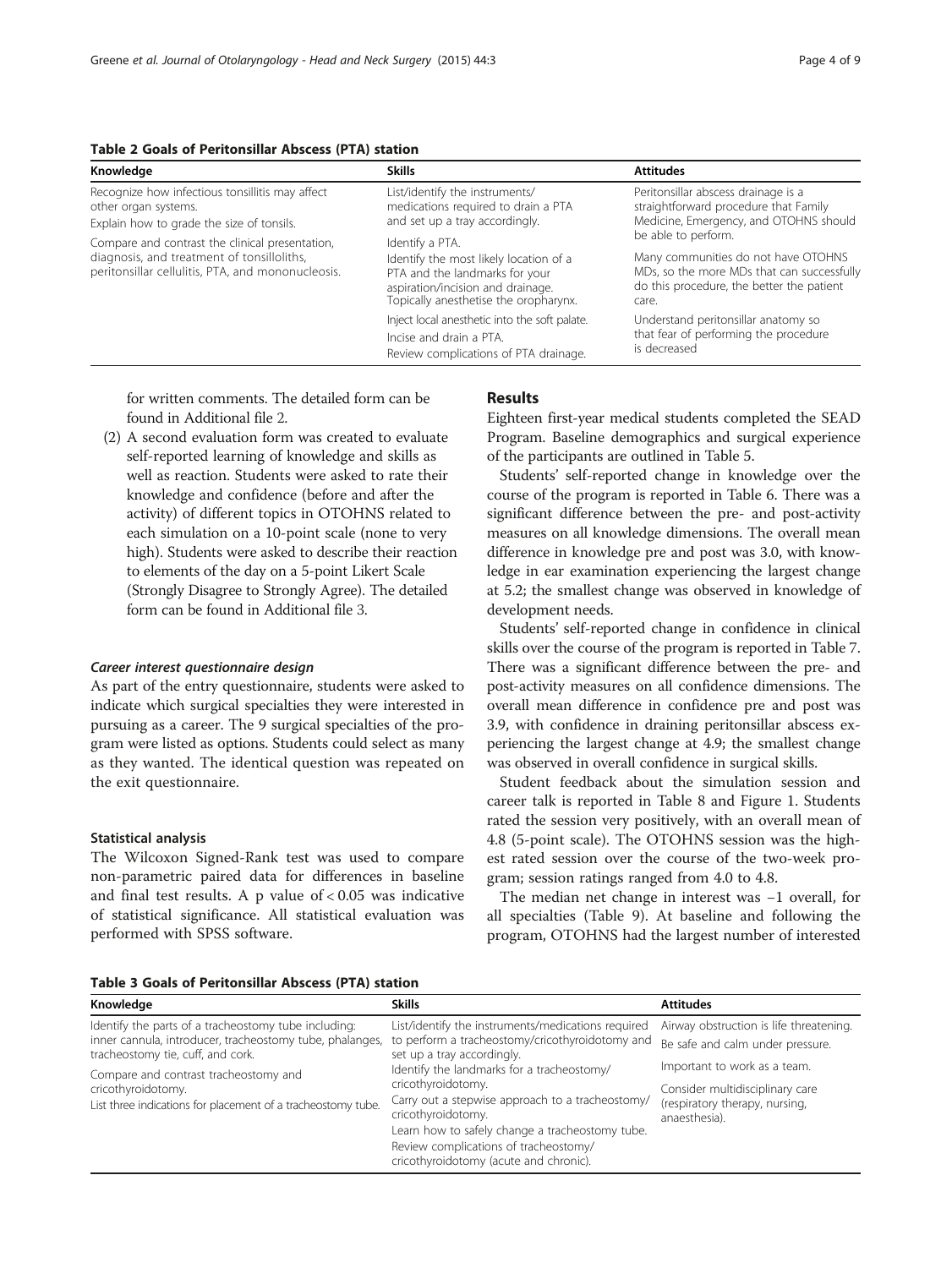<span id="page-4-0"></span>Table 4 Goals of Peritonsillar Abscess (PTA) station

| Knowledge                                                 | <b>Skills</b>                                                                  | <b>Attitudes</b>   |
|-----------------------------------------------------------|--------------------------------------------------------------------------------|--------------------|
| Identify structures<br>of the external and<br>middle ear. | Properly use an otoscope.                                                      | Gain proficiency   |
|                                                           | Perform an otologic exam.                                                      | in basic otoscopy. |
|                                                           | Identify landmarks of the<br>external and middle ear<br>(normal and diseased). |                    |

students (10). Over the course of the program two students lost interest in OTOHNS as a potential career path and two new students gained interest, for an overall net change of 0.

## Discussion

Inclusion of OTOHNS in the SEAD program is novel to the University of Ottawa. While the SEAD program is relatively new itself, it presents a unique opportunity to provide meaningful exposure to the surgical specialties for medical students early in their training. Given that there is substantial variability in OTOHNS undergraduate

|  | Table 5 Baseline demographics and surgical experience |  |  |
|--|-------------------------------------------------------|--|--|
|  | of SEAD participants $(n = 18)$                       |  |  |

| Gender                                  | Male                                         | 7              |
|-----------------------------------------|----------------------------------------------|----------------|
|                                         | Female                                       | 11             |
| Age                                     | 20 to 22                                     | 12             |
|                                         | 23 to 25                                     | $\mathfrak{D}$ |
|                                         | >25                                          | 4              |
| Education                               | Bachelor's degree                            | 14             |
|                                         | Master's degree                              | 3              |
|                                         | PhD                                          | 1              |
| Cases observed prior to participating   | $\Omega$                                     | $\Omega$       |
| in SEAD program                         | $1$ to $5$                                   | 5              |
|                                         | 6 to 10                                      | 6              |
|                                         | 11 o 15                                      | 1              |
|                                         | 16 to 20                                     | 5              |
|                                         | >20                                          | 1              |
| Number of surgical specialties observed | Mean                                         | 2.22           |
| prior to participating in SEAD program  | Median                                       | $\mathfrak{D}$ |
|                                         | Range                                        | $\overline{4}$ |
| Interest in a surgical career prior     | Very interested                              | 13             |
| to participating in SEAD program        | Somewhat interested                          | 5              |
|                                         | Not interested                               | 0              |
| Learned suturing skills prior to        | No                                           | 4              |
| participating in SEAD program           | Yes, before medical<br>school                | $\mathfrak{D}$ |
|                                         | Yes, suturing workshops<br>in medical school | 12             |
| Participated in Simulation Session(s)   | No                                           | 16             |
| prior to participation in SEAD program  | Yes                                          | $\overline{2}$ |

|                                                                                                | Before activity,<br>mean (SE) | After activity,<br>mean (SE) | <b>Difference</b><br>mean (SE) | p-value |
|------------------------------------------------------------------------------------------------|-------------------------------|------------------------------|--------------------------------|---------|
| 1. Knowledge of<br>Otolaryngology<br>- Head and<br>Neck Surgery<br>as a Career                 | 4.7(0.4)                      | 7.8(0.2)                     | 3.1(0.4)                       | < 0.001 |
| 2. Knowledge of<br>Epistaxis                                                                   | 5.9(0.4)                      | 8.3(0.2)                     | 2.4(0.4)                       | < 0.001 |
| 3. Knowledge of<br>Airway<br>Obstruction and<br>Tracheostomy                                   | 5.1(0.4)                      | 8.0(0.3)                     | 2.9(0.3)                       | < 0.001 |
| 4. Knowledge of<br>Examining the<br>Ear                                                        | 2.1(0.3)                      | 7.3(0.4)                     | 5.2(0.4)                       | < 0.001 |
| 5. Knowledge of<br>Tonsillitis.<br>Peritonsillar<br>Cellulitis and<br>Peritonsillar<br>Abscess | 5.2(0.4)                      | 8.3(0.3)                     | 3.1(0.4)                       | < 0.001 |
| 6. Knowledge of<br>your own<br>strengths and<br>development<br>needs                           | 5.6(0.5)                      | 7.3(0.3)                     | 1.7(0.5)                       | 0.003   |
| Mean                                                                                           | 4.8(0.2)                      | 7.8(0.1)                     | 3.0(0.2)                       | < 0.001 |

## Table 7 Self-reported confidence in clinical skills

|                                                                               | Before activity,<br>mean (SE) | After activity,<br>mean (SE) | <b>Difference</b><br>mean (SE) | p-value  |
|-------------------------------------------------------------------------------|-------------------------------|------------------------------|--------------------------------|----------|
| 1. Confidence<br>in your<br>ability to<br>manage<br>epistaxis                 | 3.2(0.4)                      | 7.2(0.3)                     | 3.9(0.4)                       | < 0.001  |
| 2. Confidence<br>in your<br>ability to<br>perform a                           | tracheostomy                  | 2.0(0.3)                     | 5.8(0.4)                       | 3.8(0.3) |
| < 0.001                                                                       |                               |                              |                                |          |
| 3. Confidence<br>in your<br>ability to<br>examine the<br>ear                  | 2.4(0.5)                      | 7.1(0.5)                     | 4.7(0.5)                       | < 0.001  |
| 4. Confidence<br>in your<br>ability to<br>drain a<br>peritonsillar<br>abscess | 2.0(0.3)                      | 6.9(0.4)                     | 4.9(0.4)                       | < 0.001  |
| 5. Confidence<br>in overall<br>surgical<br>skills                             | 4.3(0.5)                      | 6.5(0.3)                     | 2.2(0.5)                       | 0.001    |
| Mean                                                                          | 2.8(0.2)                      | 6.7(0.2)                     | 3.9(0.2)                       | < 0.001  |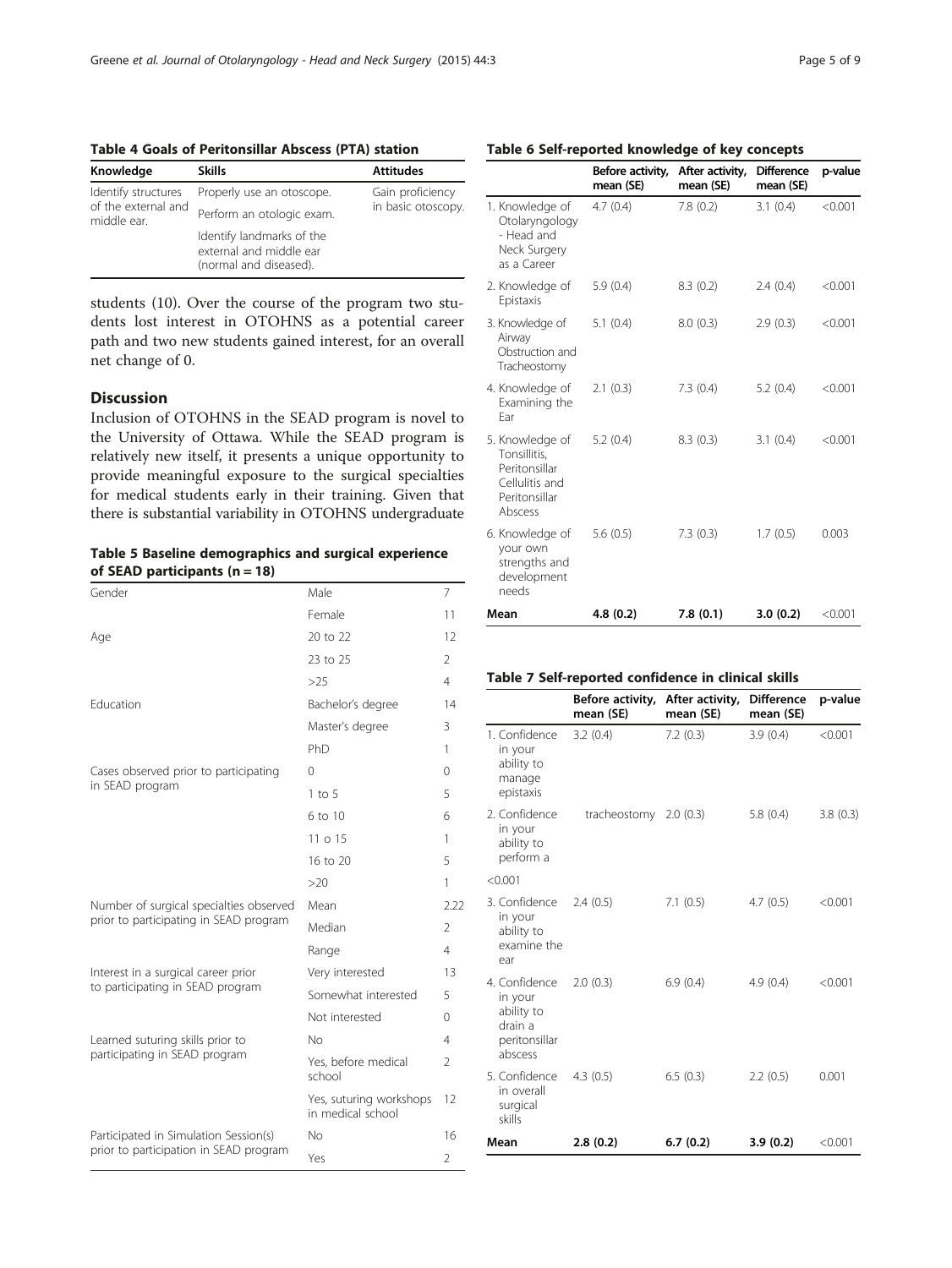<span id="page-5-0"></span>Table 8 Student feedback of simulation session

| Domain                              | Mean (SE) |
|-------------------------------------|-----------|
| Overall quality                     | 4.7(0.1)  |
| Clear & informative lecture/demo    | 4.7(0.1)  |
| Clear objectives                    | 4.9(0.1)  |
| Objectives met                      | 4.8(0.1)  |
| Instructor knowledgeable & informed | 5.0(0.0)  |
| Time                                | 4.6(0.2)  |
| Feedback                            | 4.8(0.1)  |
| Teaching ratio                      | 4.9(0.1)  |
| Equipment                           | 4.7(0.2)  |
| Mean                                | 4.8(0.04) |

medical education at the pre-clerkship level, including OTOHNS in the SEAD program creates an interesting platform to enhance students' learning and promote it as a career choice.

#### Building OTOHNS knowledge and confidence

OTOHNS learning in the SEAD program is significant and valuable to participants. According to self-reported rating of knowledge in the four simulation stations, participants report a significant improvement. Students also report a significant improvement in their confidence to perform the skills learned in each of the stations. As expected, at baseline, students rated their knowledge higher than their confidence to perform the corresponding skill. A greater magnitude of growth in confidence was noted than in knowledge. Significant gains in skill-related confidence were observed after just 45 minutes of simulation for each skill.

The largest gain in knowledge was documented for the ear exam station. Ear anatomy and pathology is taught primarily in the second year of the pre-clerkship curriculum. The other 3 stations had corresponding 60–90 minute lectures on the content in the first year of the pre-clerkship curriculum. Consequently, the OtoSim™ was many students' first exposure to the anatomy of the ear. Access to simulation-based learning for pre-clerkship medical students is highly limited. In the future, it may be worthwhile integrate simulation-based learning into the core curriculum.

The largest gain in confidence was in draining a PTA. While learning of attitudes was not directly measured, the large gain in confidence may act as a surrogate measure. Students seem to have learned the attitude that PTA drainage is a straightforward procedure that does not always require a specialist. After the workshop, participants rated their confidence in ability to perform a tracheostomy lowest, compared to the other stations. This suggests students have some insight into their skills as well as risks and complications of procedures.

## OTOHNS career interest

Among SEAD students there was a very strong interest in OTOHNS as a potential career path; at the outset and close of the program, OTOHNS had the highest number of interested students of all surgical specialties. It is important to note that the level of interest among SEAD participants is likely not representative of level of interest among the entire first-year class. The competitive application process for a limited number of spots in this extracurricular program creates a selection bias for students who have already identified an interest in surgical specialties. The source of this interest among surgically inclined students could be a result of the relatively strong presence of OTOHNS in the University of Ottawa UME pre-clerkship curriculum. In the preclerkship curriculum there are 50 hours of OTOHNS instruction, which is the highest amount of OTOHNS preclerkship instruction offered at any Canadian medical school [\[9](#page-8-0)].

Despite high interest levels in pre-clerkship, historically, there has been an average of two students from the

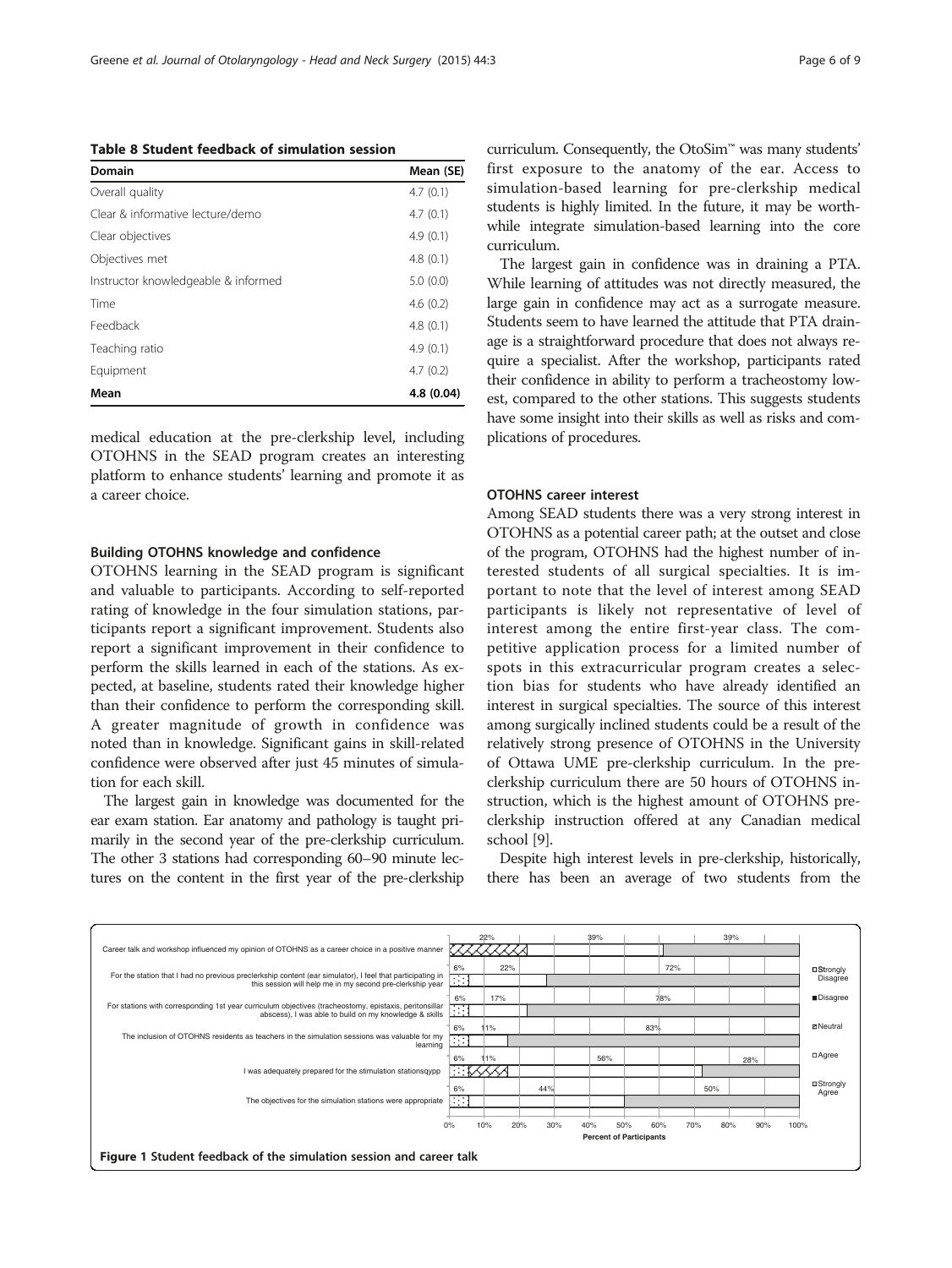| <b>Surgical specialty</b> | No. interested<br>at baseline | Final no. Interested | No. that developed<br>a new interest | No. that ruled out<br>a prior interest | Net change in no.<br>interested |
|---------------------------|-------------------------------|----------------------|--------------------------------------|----------------------------------------|---------------------------------|
| <b>OTOHNS</b>             | 10                            | 10                   |                                      |                                        |                                 |
| Plastic surgery           |                               | 8                    |                                      |                                        | $+1$                            |
| Orthopaedic surgery       | 9                             |                      |                                      |                                        | -2                              |
| Cardiac surgery           | 6                             |                      |                                      |                                        |                                 |
| Vascular surgery          |                               |                      |                                      |                                        | $+2$                            |
| Neurosurgery              |                               | 4                    |                                      |                                        | $+2$                            |
| Thoracic surgery          |                               |                      |                                      |                                        | $-5$                            |
| General surgery           | 10                            |                      |                                      |                                        | -                               |
| Urology                   |                               |                      |                                      |                                        | -2                              |
| Median                    |                               |                      |                                      |                                        | -1                              |

<span id="page-6-0"></span>Table 9 Interest by surgical specialty before and after SEAD

University of Ottawa to apply to OTOHNS as a first choice residency program [\[10\]](#page-8-0). This is the first time that there is an indication of the number of first year students interested in OTOHNS. Although there are limitations in comparing these two groups of students, as SEAD participants could select several specialties on the questionnaire, the observation suggests that there is attrition of candidates from the University of Ottawa considering OTOHNS as a career choice as they progress through their undergraduate education. There could be several factors contributing to this phenomenon. First, OTOHNS is highly represented in pre-clerkship at the University of Ottawa, with significant lecture and workshop time. Conversely, students' main exposure to many of the other surgical specialties, such as plastic surgery and vascular surgery, occurs in clerkship. Thus, the high initial rate of interest may simply be because of early exposure to OTOHNS. Secondly, OTOHNS is a highly competitive specialty with only 30 residency positions available across Canada [[10](#page-8-0)]. It is possible that some students self-select out of vying for an OTOHNS residency position. Third, it can be expected that as students explore other surgical and medical specialties, they modify their career interests as they make a more informed decision. While it has been documented that most students change their career choice between matriculation and graduation [[11](#page-8-0)], it is unknown if other specialties see similar reductions in interest level throughout the undergraduate medical curriculum.

It is also important, however, to examine the role of clerkship in career decision-making as it has been demonstrated that positive clerkship experiences have a positive impact on preferences and attitudes towards a specialty as a career [[12](#page-8-0)]. Compared to other surgical clerkship rotations (excluding Ophthalmology), where students are assigned to a discrete team (surgical clerk, junior resident, senior resident), the OTOHNS clerkship at the University of Ottawa is one week in duration. Students rotate through the different subspecialties of OTOHNS

to obtain broad exposure. The amount of exposure to surgical aspects of OTOHNS is highly variable between individual students. These data provide an interesting opportunity for further investigation into the delicate balance of broad specialty exposure and the team participation. It also gives pause about opportunities for student exposure to OTOHNS in other Canadian programs that have no mandatory OTOHNS clerkship rotation.

Interesting to note, there was a median net loss in interest in surgery as a career choice by −1. Although some could criticize that the SEAD program resulted in one less student being interested in surgery, it should be viewed as a positive outcome in that one student has been provided the early opportunity to make a more informed career choice—a choice that has a better chance of resulting in a well-matched, well-suited physician who truly enjoys his/her career.

#### Curriculum feedback and future opportunities

The participants' reaction to OTOHNS as part of the SEAD program was very positive. Overall, the session was rated a mean of 4.8 on a 5-point scale and was the highest rated session over the course of the program. The OTOHNS workshop was most closely tied to the UME curriculum objectives; 94% of participants found the objectives appropriate. Appropriately tailored objectives may have set the students up for success, which led to high satisfaction with the session. It is also possible the rating could be inflated by its timing in the context of the whole SEAD program, as it was the first specialtyspecific workshop (immediately following the two days of introductory skills).

When evaluating different elements of the program on a Likert scale, the most participants stated they 'strongly agree' that having residents as teachers in the simulation session was valuable for their learning. Residents can provide instruction that is appropriate for the learner's level as they are of similar tenure. It also provides the added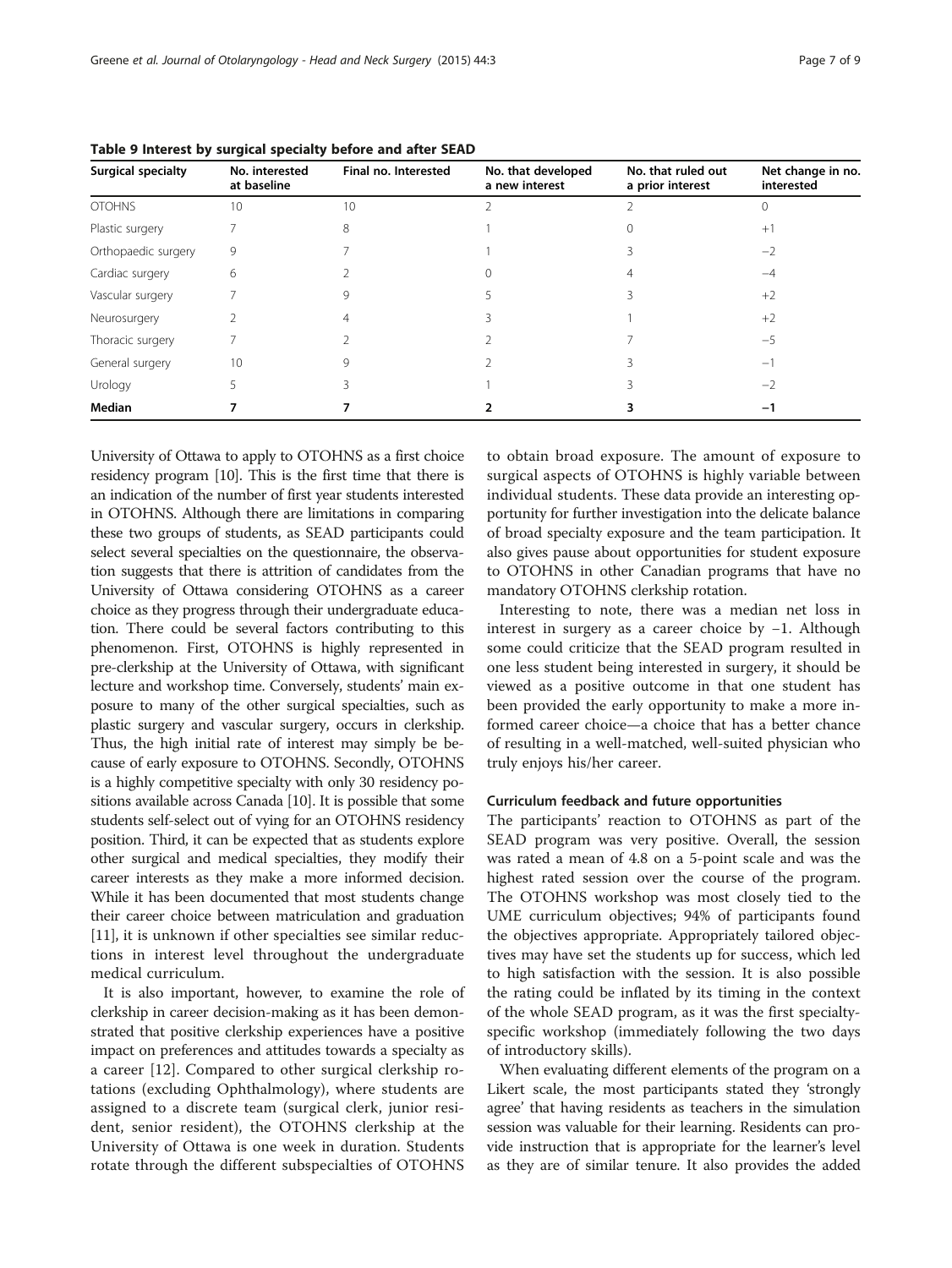<span id="page-7-0"></span>benefit of creating an opportunity for participants to ask more candid questions about the demands of the training program and lifestyle. For residents, leading stations at the workshop for SEAD participants creates a low-risk environment for them to develop their teaching skills.

Although the OTOHNS simulation was well received by students, evaluation of written and verbal feedback from various stakeholders (workshop facilitators, participants, simulation technicians) provides direction for opportunities to improve future sessions.

The PTA model was composed of a low-fidelity latex mold (designed to resemble the oropharynx) [\[7](#page-8-0)]. Creating a latex mold with representative anatomy proved challenging, hence it may be worthwhile to create a second-generation simulator based on lessons learned from this session (ie. use a simple printed image of the oropharynx in lieu of the mold). Given that the model is low tech and low cost, ideally the student:simulator ratio would approximate 1:1, ensuring that all students have ample opportunity to develop their skills. Overall, the model was an excellent tool for simulating a PTA and could potentially be used as a simulation for Emergency Medicine physicians as PTA is a common presentation to the Emergency Department.

Several students identified the tracheostomy station as the most exciting part of the simulation. In future sessions, it will be important to ensure that there are sufficient models to allow students to both perform and assist in the simulation. Also, it would be helpful to have examples of the numerous tracheostomy models that exist as well as the cricothyroidotomy kit that is found in the ED; this would serve to familiarize students with elements that they may encounter in their clerkship training. Similarly, for the epistaxis simulation it would be beneficial to orient students to headlights, Rapid Rhino, Nasal Epistaxis Double Balloon Catheter, and Floseal.

The OtoSim™ was well received by students, however given that they had no prior knowledge of ear anatomy and pathology, a brief online learning module completed the evening before might allow students to develop an understanding of basic anatomy in advance, allowing Oto-Sim™ to be an opportunity to apply their knowledge clinically.

Two stations that were not included in the simulation curriculum that would be interesting to explore the feasibility of for future sessions are a flexible fiberoptic laryngoscopy and a foreign body airway.

In the future, it would be valuable to formally evaluate the program feasibility from the preceptors' perspective. However, from informal discussions with staff and residents, the additional burden of work was well distributed. The program is a student-led initiative. Each specialty was assigned a second-year medical student liaison that worked with the lead staff surgeon to organize their respective specialty's participation. Two weeks of OR observerships had minimal impact on the surgeons' daily schedule. Student leaders arranged the logistics of observership scheduling. Simulations were designed in collaboration with the simulation centre staff, surgeons, and student liaisons. Student liaisons developed the instructional manual. While the entire program was two weeks long, each speciality was only required to lead one afternoon, a 4-hour time commitment from 1–2 staff surgeons per specialty, to provide a career discussion and a workshop for all program participants. The cost of administering the program was divided between student participation fees, an external grant, and department funding, such that it was affordable for all parties involved. The majority of the cost was attributable to simulation centre rental fees, which would vary between institutions. The SEAD program has run successfully for 3 years at the University of Toronto, and now at the University of Ottawa. As evidence builds to support program's value, future iterations may explore modifications to the core structure such that more students can be included, without compromising the quality of the experience.

## Conclusions

The inclusion of OTOHNS in the SEAD program at the University of Ottawa seemed to have been a success for all stakeholders. Students had the opportunity to develop their OTOHNS specific knowledge and surgical skills as well as refine their perspective on potential career options. The Department of OTOHNS had the opportunity build upon its formal UME curriculum as well as introduce concepts and skills to engaged students. OTOHNS residents also were provided a unique opportunity for teaching while providing a "real-life" perspective for students about OTOHNS residency. With continued expansion of the SEAD program to other medical schools, inclusion of OTOHNS should be considered to provide interested students with well-rounded exposure to OTOHNS and other surgical disciplines. Even in the absence of the SEAD program, an isolated OTOHNS simulation session and career discussion could provide many similar benefits for students and the Department alike.

## Additional files

[Additional file 1:](http://www.journalotohns.com/content/supplementary/s40463-015-0059-5-s1.pdf) SEAD program schedule. [Additional file 2:](http://www.journalotohns.com/content/supplementary/s40463-015-0059-5-s2.pdf) Student evaluation form. [Additional file 3:](http://www.journalotohns.com/content/supplementary/s40463-015-0059-5-s3.pdf) OTOHNS specific student evaluation form.

#### Abbreviations

OTOHNS: Otolaryngology – Head and Neck Surgery; CSO: Canadian Society of OTOHNS; UME: Undergraduate Medical Education; SEAD: Surgical Exploration and Discovery; OR: Operating room; uOSSC: University of Ottawa Skills and Simulation Centre.